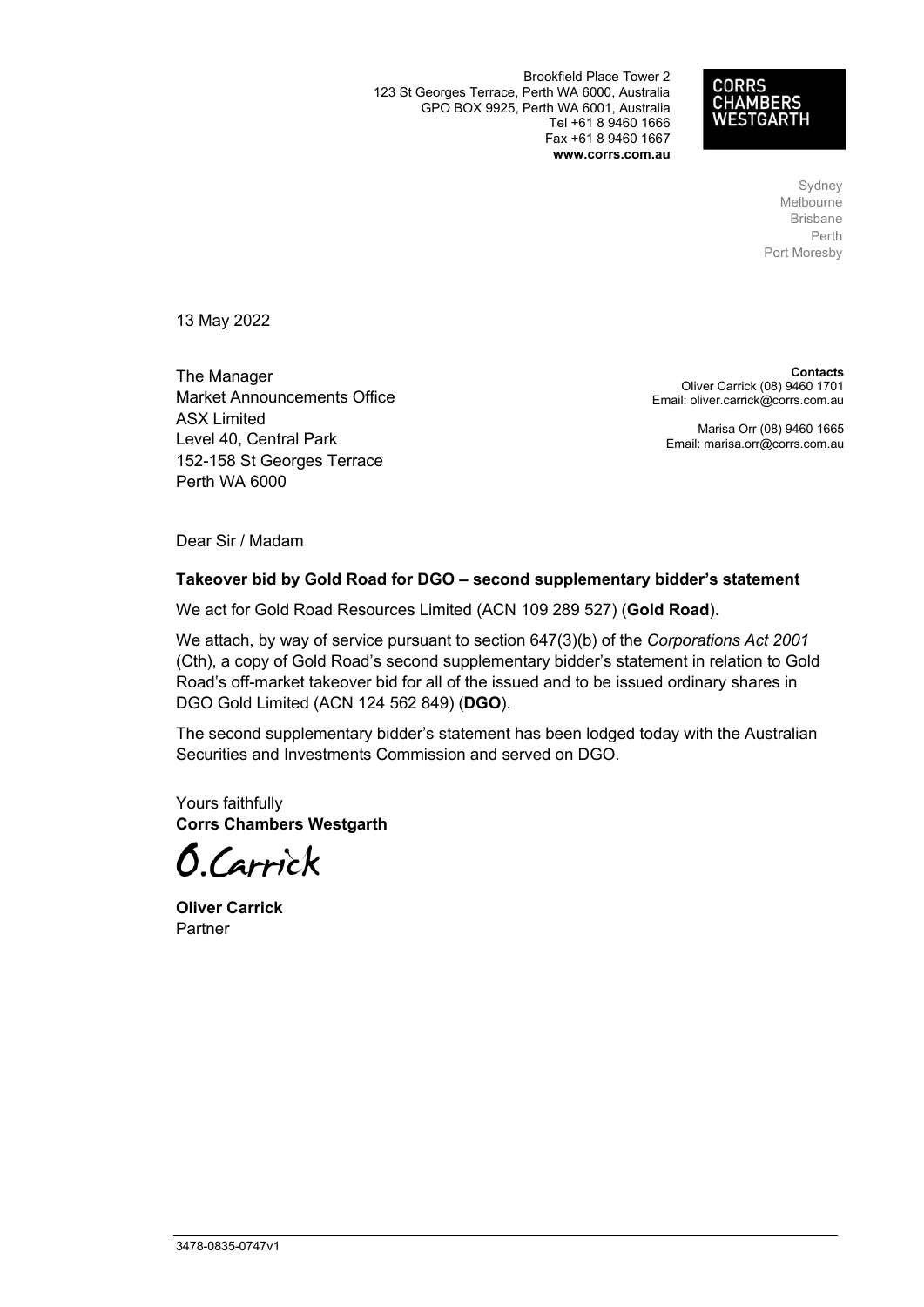

**13 May 2022**

# **Second Supplementary Bidder's Statement**

## **1. Important notice**

This document is a supplementary bidder's statement under section 643(1) of the *Corporations Act 2001* (Cth). It is the second supplementary bidder's statement (**Second Supplementary Bidder's Statement**) issued by Gold Road Resources Limited (ACN 109 289 527) (**Gold Road**) in relation to its off-market takeover bid for all the shares in DGO Gold Limited (ACN 124 562 849) (**DGO**). This Second Supplementary Bidder's Statement supplements, and should be read together with, Gold Road's bidder's statement dated 7 April 2022 (**Original Bidder's Statement**) and first supplementary bidder's statement dated 29 April 2022.

Capitalised terms in this Second Supplementary Bidder's Statement have the same meaning given in the Original Bidder's Statement, unless the context otherwise requires.

A copy of this Second Supplementary Bidder's Statement was lodged with ASIC on 13 May 2022. Neither ASIC nor any of its officers take any responsibility for its contents.

# **2. Offer update**

As at 12 May 2022 (being the last practicable trading date prior to the date of this Second Supplementary Bidder's Statement), Gold Road, together with its associates, has a relevant interest in 17,069,643 DGO Shares, representing 20.35% of DGO's Shares, and voting power in DGO of approximately 20.35%.

DGO has confirmed, as at 12 May 2022, no competing proposal for DGO has emerged.

As noted in DGO's Target's Statement dated 21 April 2022, the DGO Board continues to recommend DGO Shareholders accept the Offer, in the absence of a superior proposal.

Upon achieving a relevant interest of 80% in DGO Shares, Gold Road maintains its intention to waive all remaining Conditions (assuming DGO is not in breach of any such Conditions prior to this point).

DGO Shareholders are reminded that, under the Bid Implementation Agreement, the DGO Convertible Offer must be completed within five Business Days of Gold Road declaring the Offer unconditional (see section 9.10 of the Original Bidder's Statement for more information). DGO has now received the requisite waiver from ASX to permit completion of the DGO Convertible Offer.

# **3. Amendment to Acceptance Facility terms**

As noted at section 10.7 of the Original Bidder's Statement, Gold Road also established an institutional acceptance facility (**Acceptance Facility**). As at the date of this Second Supplementary Bidder's Statement, no acceptance instructions have been received in the Acceptance Facility.

The Acceptance Facility is designed to allow Eligible Shareholders to indicate their support for the Offer and their intention to accept the Offer before the Offer becomes or is declared unconditional. Accordingly, the terms of the Acceptance Facility have been amended to allow Eligible Shareholders to withdraw their Acceptance Instructions at any time prior to: